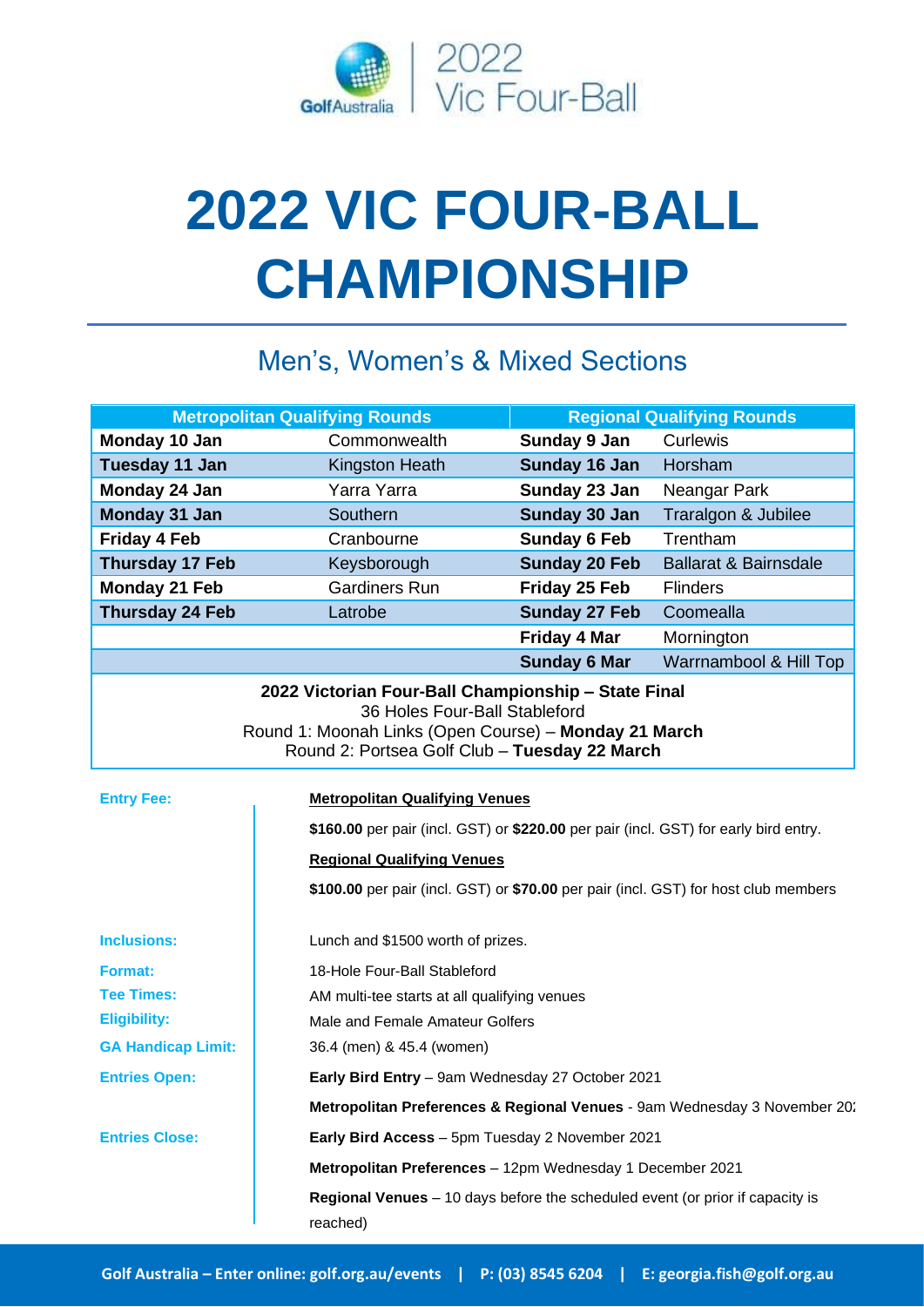#### **1. COMPETITION PROCEDURES**

#### **1.1. Competition Structure**

- **1.1.1.** The championship will be played in three sections;
	- Men's Section
	- Women's Section
	- Mixed Section
- **1.1.2.** The championship will be played in two rounds;
	- Qualifying Rounds
	- Championship Final

#### **1.2. Qualifying Rounds (Metropolitan & Regional)**

- **1.2.1.** All entering pairs must compete in a Qualifying Round. Qualifying Rounds shall consist of 18 holes of Four-Ball Stableford play. Each entering pair may compete in multiple qualifying rounds (however only one entry may be submitted for metropolitan venues until close of preferences).
- **1.2.2.** Each individual player is permitted to enter as part of a men's or women's pair (as applicable) and as part of a mixed pair.
- **1.2.3.** The leading women's and mixed pairs and the two leading men's pairs from each qualifying venue will qualify for the final.  *Note: Should any of the men's, women's or mixed sections have less than 4 pairs at any venue, the section may be combined with another section (i.e. women's & mixed section).*
- **1.2.4.** Players who have already qualified for the state final may compete at further events for prizes but cannot qualify again or with a different partner.

 **Exception:** *Before playing a second qualifying round, a player can notify Golf Australia that the pair who previously qualified cannot participate in the state final.*

- **1.2.5.** Ties for the last places of qualifying pair(s) in any section and all trophies will be decided by the system of countback as specified by Golf Australia.
- **1.2.6. Substitutions** Subject to the approval of the Championship Committee, following entry into the competition, it is permissible to substitute an alternative player for a nominated player who is unable to compete due to illness, injury or any other justifiable reason. However, only one player substitution can occur at the specific qualifying round. If both players are unavailable to play, they must withdraw allowing any subsequent pairs on the waiting list to participate. **No substitutions are permitted once a pair has qualified for the Championship Final.** The substitute player must be eligible to compete in accordance with the conditions of the competition.

#### **1.3. Championship Final**

- **1.3. Championship Final Little State Research State Final shall consist 1.3.1.** The Victorian Four-Ball Championship State Final shall consist of 36 holes of Four-Ball stableford play. Round 1 will be played on Monday 21 March 2022 at Moonah Links GC & Round 2 at Portsea GC on Tuesday 22 March 2022.
- **1.3.2.** The field for the Championship Final will consist of pairs who qualify via a Metropolitan or Regional Qualifying Round, as per term 1.2.3 above.
- **1.3.3.** Men's qualifying pairs will play PM (Monday 21 March) & AM (Tuesday 22 March). Women's & mixed pairs will play AM (Monday 21 March) & PM (Tuesday 22 March).
- **1.3.4.** In the event of a tie for the championship and all trophies in any section, all positions/winners shall be decided by the system of count-back as specified by Golf Australia.

#### **2. ELIGIBILITY**

- **2.1.** Eligible players are male and female amateur golfers whose Golf Australia Handicap (or overseas equivalent) at the time of entry does not exceed 36.4 strokes (men) and 45.4 strokes (women).
- **2.2.** In accordance with Section 17 of the GA Handicap System, the Championship Play Committee reserves the right to allocate Special Competition Handicaps to any player participating in the Victorian Four-Ball Championship. Circumstances which may lead to such action includes (but is not limited to):
	- Qualification for a minimum of two State Finals over the past four years;
- Finished with a two-round total of 86 points or more at the previous year's State Final;
- Qualification for the current year's State Final with a score that in the view of the GA Match committee has not resulted in an appropriate reduction of one or both players' GA Handicaps following application of the GA Handicap system;
- Achieved notable performances in club, district, or other external four-ball and/or team competitions

*Note: Such Special Competition Handicaps may apply solely to the Victorian Four-Ball Championship or to all fourball/teams' events (including club/district events) for a defined period as determined by GA.*

**2.3** All competitors as part of their condition of entry into a GA event, will be required to produce proof of double Covid-19 vaccination at time of registration.

#### **3. ENTRIES**

**3.1.** All entries shall only be made online via the registration link at [www.golf.org.au/vicfourball.](http://www.golf.org.au/vicfourball)

- **3.2.** Golf Australia shall have the right to refuse the entry of any person without being required to give any reason for such refusal.
- **3.3.** The draws for the competition will be sent to players and available at [www.golf.org.au/v](http://www.golf.org.au/)icfourball approximately one week prior to the event.

#### **3.4. Metropolitan Venues**

Entry for the metropolitan venues will be in three phases:

#### **Phase 1 – Early Bird (\$220 per pair)**

Each metropolitan qualifying venue will open for one week at a price of \$220 per pair. A maximum of 20 pairs will be accepted to each venue. Entries will be accepted on an as received basis.

#### **Phase 2 – Preferences (\$160 per pair)**

Each competing pair will be required to nominate their three preferred options for metropolitan venues. The Championship Committee will then allocate each pair to one of their preferred metropolitan qualifying venues via a random ballot. Entries with less than three different preferences will not be accepted.

*Note: Commonwealth, Kingston Heath & Yarra Yarra Golf Clubs will only be available as a first preference.*

**Phase 3 – Open Entries (\$160 per pair)**

Once preferences have been allocated any venue with spots available will open to entries on an as receive basis.

#### **3.5. Regional Venues**

 The entry fee for regional qualifying rounds is or \$100.00 per pair or \$70.00 per pair if both players are members at the host club. Entries will be accepted on an as receive d basis.

- **3.6** Each qualifying venue will have places for a maximum of 54 pairs.
- **3.7** Starting field positions will be reserved for a minimum of 10 men's, 10 women's and 10 mixed pairs at each qualifying venue up until 10 days prior. After this date, excess entries will be determined by a waiting list (if applicable).
- **3.8** The Championship Play Committee has the right to withdraw any person from the event at any time for COVID-19 related circumstances.

#### **4. TROPHIES**

#### **4.1 Qualifying Rounds (18-Hole Stableford):**

- Winning Pair Men's, Women's & Mixed sections
- Runner-Up Pair Men's, Women's & Mixed sections
- NTP Men & Women

#### **State Final (36-Hole Stableford):**

- Winning Pair Men's, Women's & Mixed sections
- Runner-Up Pair Men's, Women's & Mixed sections
- Third Place Pair Men's, Women's & Mixed sections
- Best 18-Hole Stableford (Rd 1 & 2) Men's, Women's & Mixed sections
- Daily NTP Men & Women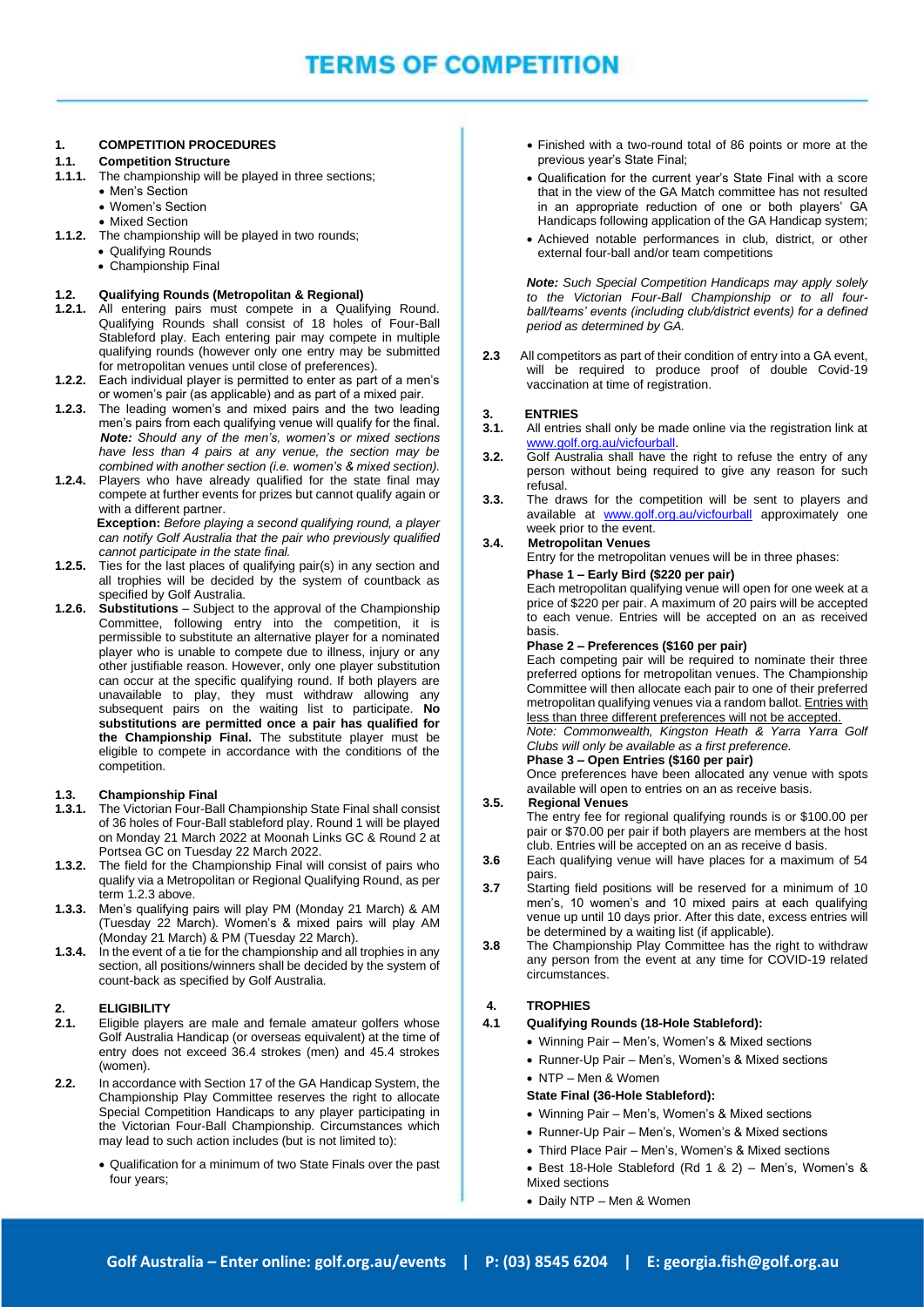## **TERMS OF COMPETITION**

#### **5. CHAMPIONSHIP PLAY COMMITTEE**

- 5.1 The Committee shall consist of Golf Australia representatives.
- 5.2 In the absence of a full Championship Committee, such members thereof, as may be present at the time, may give a decision so given shall be deemed to be a decision of the full Championship Committee.
- 5.4 The Championship Play Committee will have the sole management and control of the championship, with full power at any time to alter or vary any of the terms.
- 5.3. Protests must be made to the Championship Committee not later than 10 minutes after the conclusion of each round.

The Championship Committee reserves the right to accept additional post entries subject to availability for any venue that has not reached a full field capacity.

#### **6. REFUND POLICY**

Any entrant may withdraw and have the entrance fee refunded provided notification is received 5 days prior to the first round. To be eligible for a refund after this time players must provide Golf Australia supporting documents regarding their withdrawal from the event (e.g. medical certificate).

#### **7. MOTORISED TRANSPORT**

Competitors are permitted to ride in or on a motorised vehicle during any regional qualifying round of the championship.

Carts must be booked with Golf Australia and if limited carts are available, preference will be given to those that require usage for medical purposes.

For the metropolitan qualifying rounds and the State Final, competitors must hold a medical certificate or be at least 75 years of age in order to use motorised transport.

It should be noted that the hire or provision of such transport is at the competitor's own expense subject to arrangements and agreements with each host club.

#### **8. RULES OF GOLF**

The Rules of Golf, as adopted by R&A Rules Limited, and any supplementary local rules as determined by the Championship Play Committee, will apply.

#### **9. CLUBS AND BALLS**

List of Conforming Driver Heads: Model Local Rule G-1 is in effect. Penalty for making a stroke with a club in breach of Local Rule: Disqualification.

List of Conforming Golf Balls: Model Local Rule G-3 is in effect. Penalty for breach of the Local Rule: Disqualification.

Note: An updated List of Conforming Clubs and Balls is available on [www.randa.org.](http://www.randa.org/) 

#### **10. PRACTICE (RULE 5.2)**

In stroke play, Rule 5.2b is modified in this way: A player must not practise on the competition course before or between rounds. Exception: All recognised practice areas within the bounds of the course may be used by players for practice on any day of the competition.

#### **11. PACE OF PLAY (RULE 5.6)**

In the absence of mitigating circumstances, a group is liable to be timed if it is in excess of the time allowed and in the case of second or subsequent groups, out of position. From the commencement of timing, if any player exceeds 50 seconds on a 'first to play approach shot (including Par 3 tee shot), chip or putt', or 40 seconds if it is a tee shot or 'second or third to play shot', they shall be deemed to have had a bad time.

The time allowed will be determined by the Committee and will be available prior to play. Out of position is defined as being more than the starting interval behind the group in front.

A player whose group is timed will have a bad time carried forward in the round even if the group subsequently arrives back in position or within time.

#### PENALTY FOR BREACH OF LOCAL RULE:

1 Bad Time Verbal warning from referee and told that if they have a further bad time, they will be penalised;

#### **Stroke Play**

| 2 Bad Times: | One Stroke Penalty                    |
|--------------|---------------------------------------|
| 3 Bad Times: | <b>Additional Two Penalty Strokes</b> |
| 4 Bad Times: | Disqualification                      |

#### Note:

• It is not necessary for players to be advised they are being timed.

• Timings will be taken from the moment it is deemed by the Official that it is the player's turn to play.

• In exceptional circumstances, an individual player, or two of the three players in a group, may be timed.

#### *When Timing Commences:*

Other than on the putting green, the timing of a player's stroke will begin when it is their turn to play and they can play without interference or distraction. Reasonable time spent by the first player to play in determining their yardage will not count as time taken for the next stroke.

*On the putting green*, the timing of a player's stroke will begin after a player has been allowed a reasonable amount of time to mark, lift, clean and replace their ball, repair damage to the green, and remove loose impediments on their line. Time spent looking at the line from beyond the hole and/or behind the ball will count as part of the time taken for the next stroke.

#### **12. DISTANCE MEASURING DEVICES**

 In accordance with Rule of Golf 4.3a(1), a player may obtain distance and direction information by use of a distancemeasuring device. The provisions of Rule 4.3 apply in relation to Use of Equipment.

#### **13. SUSPENSION OF PLAY (RULE 5.7)**

The following signals will be used to suspend and resume play: • Immediate stop for imminent danger – one prolonged note

- of a siren • Stop for a non-dangerous situation – three consecutive notes
- of a siren • Resumption of play – two consecutive notes of a siren

• Note: When play is stopped for imminent danger, all practice areas will be immediately closed.

#### **14. RETURNING OF SCORE CARD**

 A player's scorecard is officially returned to the Committee when the player has left the recording office/area with both feet.

#### **15. RESULTS OF THE COMPETITION – COMPETITION CLOSE**

When the Championship trophy is presented to the winner, the results of the competition are officially announced, and the competition is closed.

#### **16. ANTI-DOPING POLICY**

The GA anti-doping policy applies for this event. The GA antidoping policy is the Australian National Anti-Doping Policy, effective from 1 January 2021, and can be found b[y clicking here.](https://www.golf.org.au/competitionpolicies)